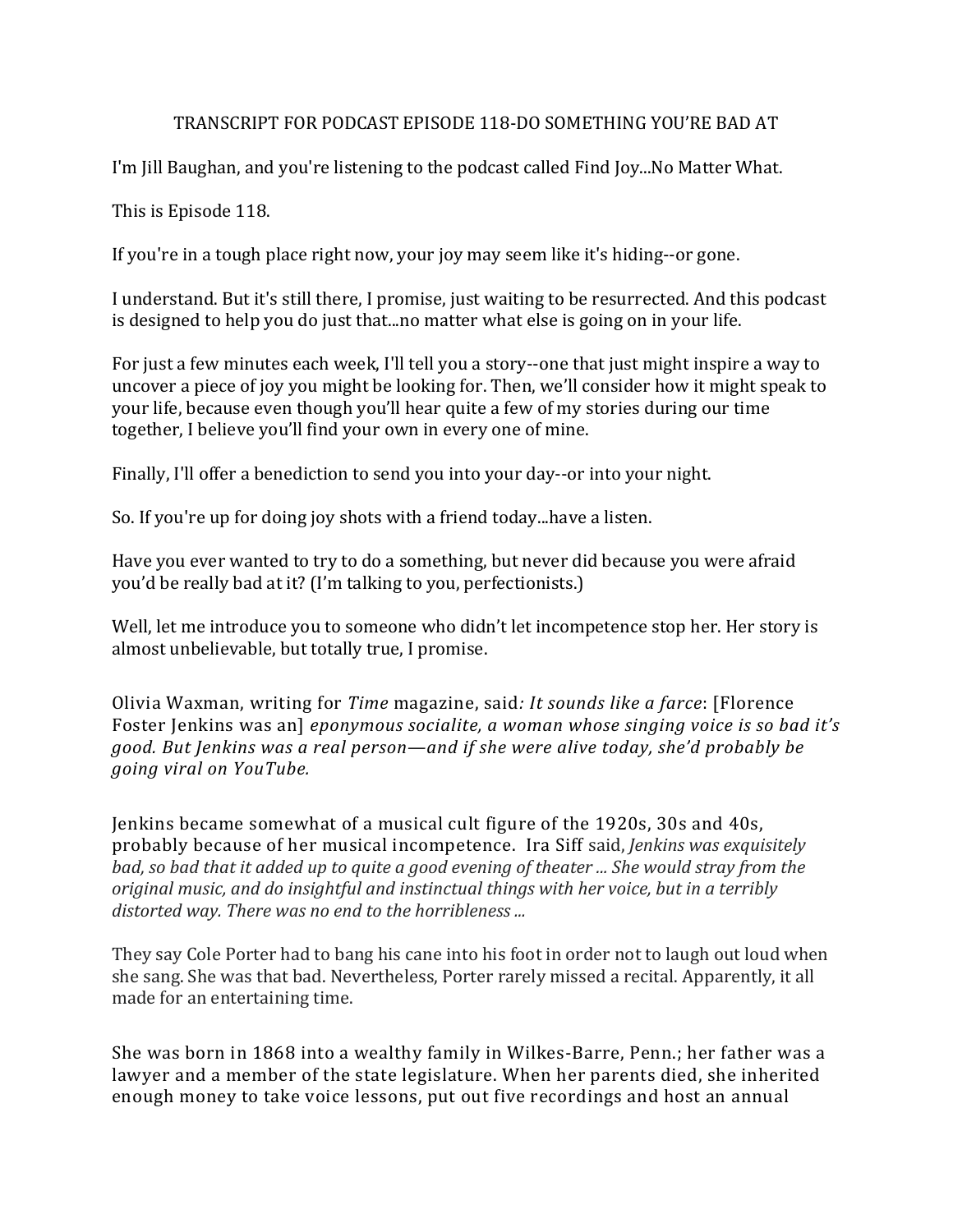concert at the Ritz-Carlton in New York City throughout the 1930s and 40s, as well as other performances in Newport, R.I.; Washington, D.C.; and Boston, according to the *American National Biography*. Founding a Verdi club helped her grow an audience, as did the work of her manager and longtime partner, the actor St. Clair Bayfield. …She hosted recitals at her home in New York City's Seymour hotel, where she is said to have also kept guests entertained with a bathtub of potato salad and a collection of dining room chairs that she claimed a number of famous Americans had died sitting in.

Her costumes were over the top, often involving wings, tinsel and flowers. And TIME's reviews of her performance were just as colorful and uninhibited as the singer herself. As TIME described her 1934 concert at the Ritz-Carlton Hotel:

*Mrs. Jenkins appeared in flame-colored velvet, with yellow ringlets piled high on her head.*

The audience, as Mrs. Jenkins' audiences invariably do, behaved very badly. In the back of the hall men and women in full evening dress made no attempt to control their *laughter.* Dignified gentlemen sat with handkerchiefs stuffed in their mouths and tears of mirth streaming down their cheeks. But Mrs. Jenkins went bravely on. For a Spanish *group* she wore a mantilla, carried a big feather fan, undertook a few little dancing steps to convey more spirit. While she was getting her breath, cameramen *photographed the happy laughing faces in the audience.*

So much ridicule.

Yet, in October 1944, at age 76, she made it to Carnegie Hall. And though it was a self-financed venture, it sold out in two hours. Alison Kinney writes that *she sang "Clavelitos," crying "Olé!" and flinging carnations at the audience in Carnegie Hall. For her encore, she had the carnations collected—and then pelted the crowd again. "Olé!" they roared back. Her friends cheered, hoping to drown out the screams of hilarity and derision.*

The concert, according to TIME, *left dignified gentlemen* with *tears of mirth streaming down their cheeks.*

Five days after that Carnegie Hall concert, Florence Jenkins suffered a heart attack while she was shopping in a music store. She passed away a month later.

The movie of her life, starring Meryl Streep and Hugh Grant, by the way, is definitely worth a watch.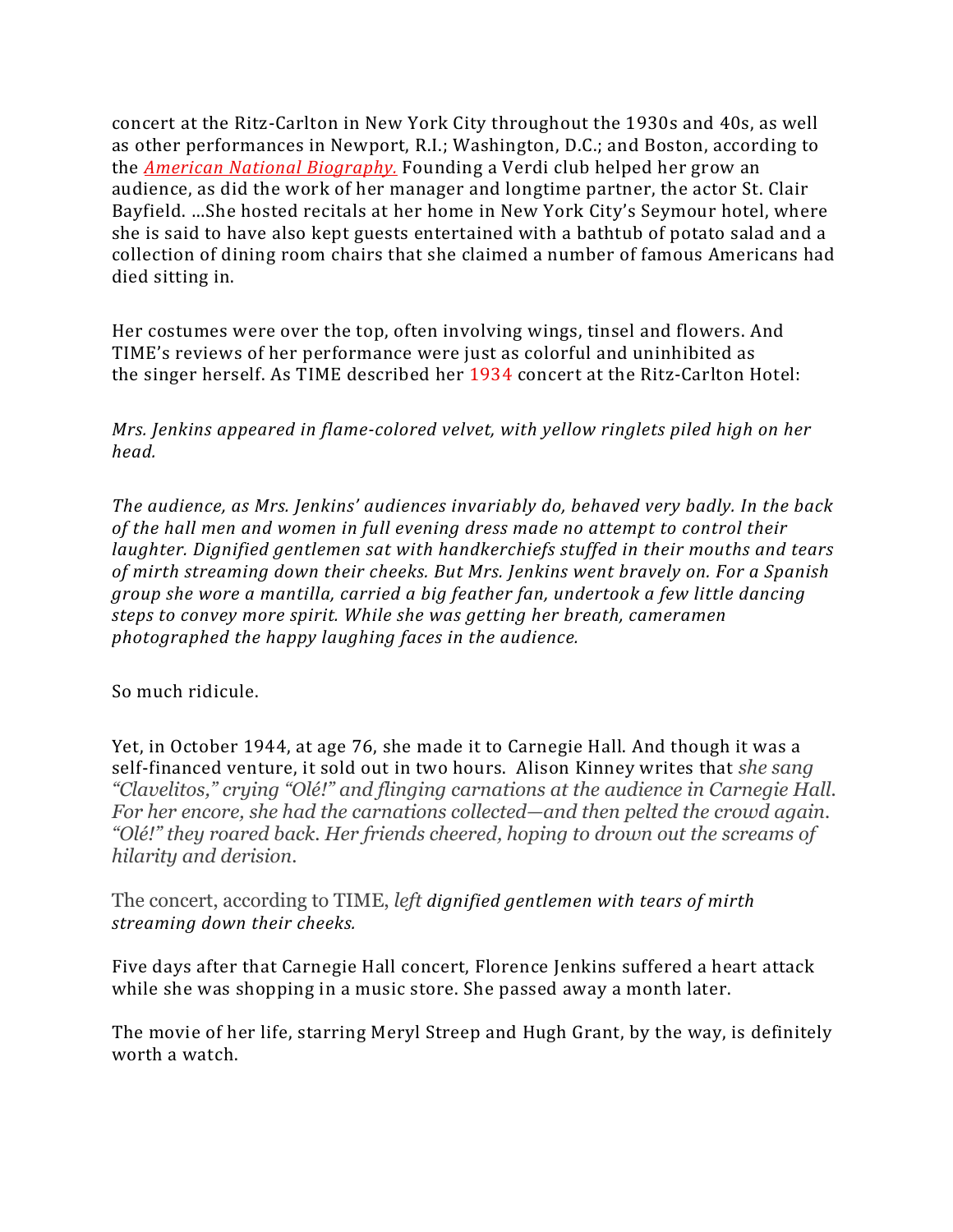But I had questions when I learned about this colorful lady and her crazy story. Maybe you do, too.

So did she not know that people were ridiculing her? If she did, didn't it at least embarrass her? And if not, how could she not know?

The jury's still kind of out on this question. Nerve damage due to syphilis (which she contracted at 18 from the husband she divorced) and its treatment may account for some of her cluelessness.

But also, music was her passion, even her life. And you have to admire someone who pursues that passion for joy's sake, no matter what. I personally think she had to know, at least on some level that folks were laughing at her. Reviews of previous performances were relatively gentle (probably written by friends and supporters), but the reviews of her Carnegie Hall performance were brutal.

But she didn't let the ridicule keep her from doing what she loved, even though she did it--let's be honest--really badly. I've included some film footage in the show notes if you'd like to listen and decide for yourself.

But all musical evaluations aside, we could take a cue from Florence.

Because pursuing something just for delight, just because you want to, even if you're terrible at it is one pathway to joy.

Like my husband, who tried to play a golf game at the beach one summer. He and three other guys--none of whom were really *any* good at golfing--walked through the door at the end of the day, their faces hurting from laughing so much because they were *all* so terrible. They spent the entire afternoon whacking around at balls and letting everybody they encountered play through, while they lurched around, half doubled over, making fun of each other. And Ben said he'd never had so much fun on a golf course.

Like the ten-year stretch in my life when I went skiing once a year, and never really graduated past Bunny Slopes.

Like the time not long ago we went bowling with our friends at a rather fancified boutique bowling alley. We were all bumbling bowlers, but ask us if we cared.

So what about you? Is there something you'd like to do just for fun, but you hesitate because, you say, "Oh, I wouldn't be any good at it"?

You want to paint? Sing karaoke? Hunt? Take dance lessons? Something--anything--else?

If so, here's some encouragement for you from author Kate Bowler: